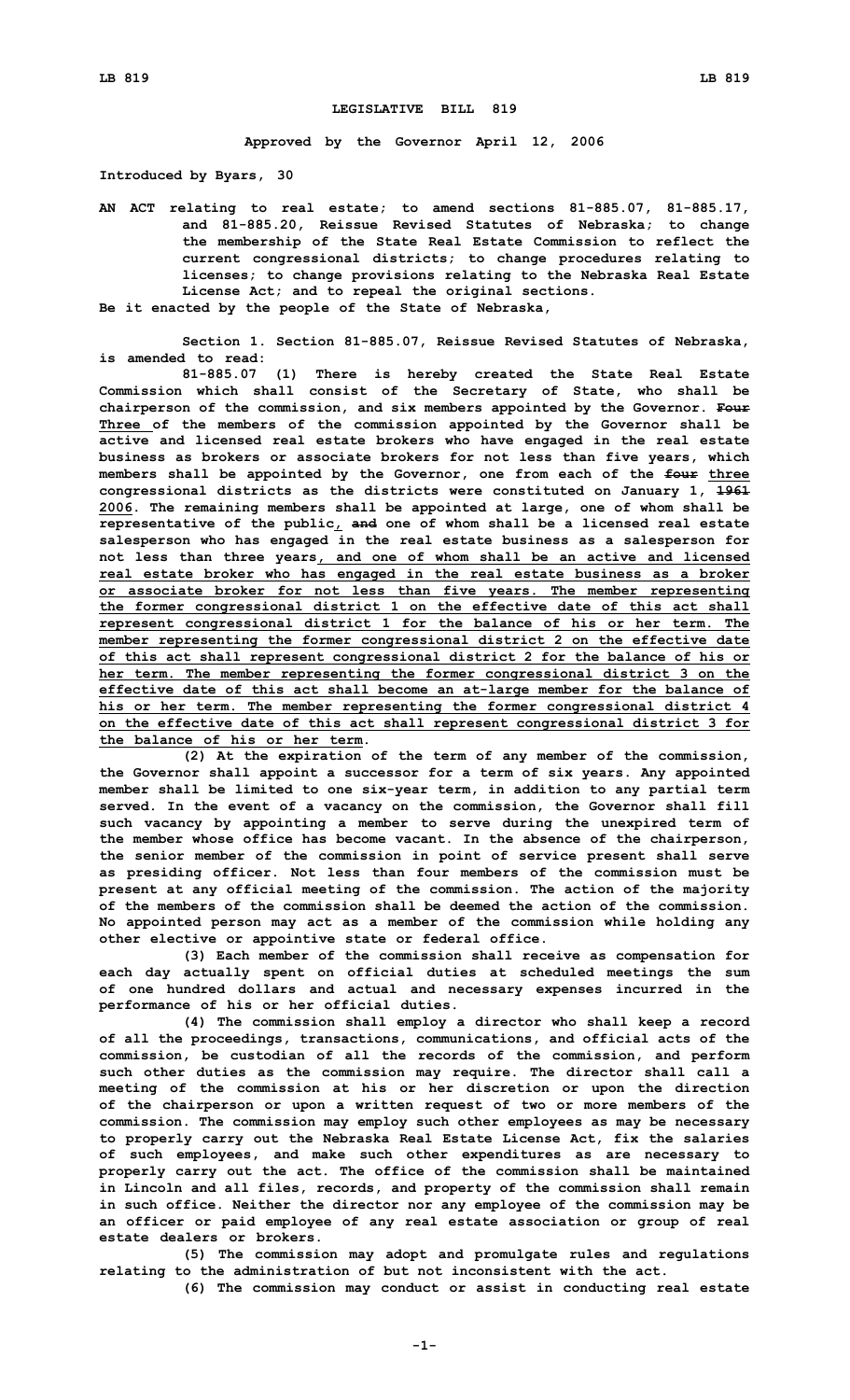**institutes and seminars and incur and pay the necessary expenses in connection therewith, which institutes or seminars shall be open to all licensees.**

**(7) The commission may charge reasonable fees for services it renders, not to exceed the actual costs thereof, except as otherwise provided in the act. The fees established by the commission pursuant to the act shall be established at the level necessary to meet expenditures of the commission as approved by the Legislature and to provide <sup>a</sup> sufficient cash fund balance.**

**Sec. 2. Section 81-885.17, Reissue Revised Statutes of Nebraska, is amended to read:**

**81-885.17 (1)(a) <sup>A</sup> nonresident of this state who is actively engaged in the real estate business, who maintains <sup>a</sup> place of business in his or her resident regulatory jurisdiction, and who has been duly licensed in that regulatory jurisdiction to conduct such business in that regulatory jurisdiction may, in the discretion of the commission, be issued <sup>a</sup> nonresident broker's license.**

**(b) <sup>A</sup> nonresident salesperson employed by <sup>a</sup> broker holding <sup>a</sup> nonresident broker's license may, in the discretion of the commission, be issued <sup>a</sup> nonresident salesperson's license under such nonresident broker.**

**(c) A nonresident who becomes <sup>a</sup> resident of the State of Nebraska and who holds <sup>a</sup> broker's or salesperson's license in his or her prior resident regulatory jurisdiction shall be issued <sup>a</sup> resident broker's or salesperson's license upon filing an application, paying the applicable license fee, complying with the criminal history record information check under subsection (4) of this section, and filing the affidavit required by subsection (7) of this section.**

**(2) Obtaining <sup>a</sup> nonresident broker's license shall constitute sufficient contact with this state for the exercise of personal jurisdiction over the licensee in any action arising out of the licensee's activity in this state.**

**(3) Prior to the issuance of any license to any nonresident, he or she shall file with the commission <sup>a</sup> duly certified copy of the license issued to the applicant by the resident regulatory jurisdiction and pay to the commission the nonresident license fee as provided in section 81-885.14 for the obtaining of <sup>a</sup> broker's or salesperson's license.**

**(4) An applicant for an original nonresident broker's or salesperson's license shall be subject to fingerprinting and <sup>a</sup> check of his or her criminal history record information maintained by the Federal Bureau of Investigation through the Nebraska State Patrol. Each applicant shall furnish to the Nebraska State Patrol <sup>a</sup> full set of fingerprints to enable <sup>a</sup> criminal background investigation to be conducted. The applicant shall request that the Nebraska State Patrol submit the fingerprints to the Federal Bureau of Investigation for <sup>a</sup> national criminal history record check. The applicant shall pay the actual cost, if any, of the fingerprinting and check of his or her criminal history record information. The applicant shall authorize release of the national criminal history record check to the commission. The criminal history record information check shall be completed within ninety days preceding the date the original application for <sup>a</sup> license is received in the commission's office, and if not, the application shall be returned to the applicant.**

**(5) Nothing in this section shall preclude the commission from entering into reciprocal agreements with other regulatory jurisdictions when such agreements are necessary to provide Nebraska residents authority to secure licenses in other regulatory jurisdictions.**

**(6) Nonresident licenses granted as provided in this section shall remain in force for only as long as the requirements of issuing and maintaining <sup>a</sup> license are met unless (a) suspended or revoked by the commission for just cause or (b) lapsed for failure to pay the annual renewal fee.**

**(7) Prior to the issuance of any license to <sup>a</sup> nonresident applicant, an affidavit shall be filed by the applicant with the commission certifying that the applicant has reviewed and is familiar with the Nebraska Real Estate License Act and the rules and regulations of the commission and agrees to be bound by the act, rules, and regulations. Within ninety days after the issuance of <sup>a</sup> license to <sup>a</sup> nonresident licensee, the licensee shall provide to the commission adequate proof of completion of <sup>a</sup> three-hour class approved by the commission specific to the Nebraska Real Estate License Act and the law of agency relationships enumerated in sections 76-2401 to 76-2430. If the licensee fails to provide adequate proof of completion of the approved class to the commission within the ninety-day period, the director of the commission or his or her designee shall place the license on inactive status and notify the licensee that he or she must show cause why the license should not be revoked.**